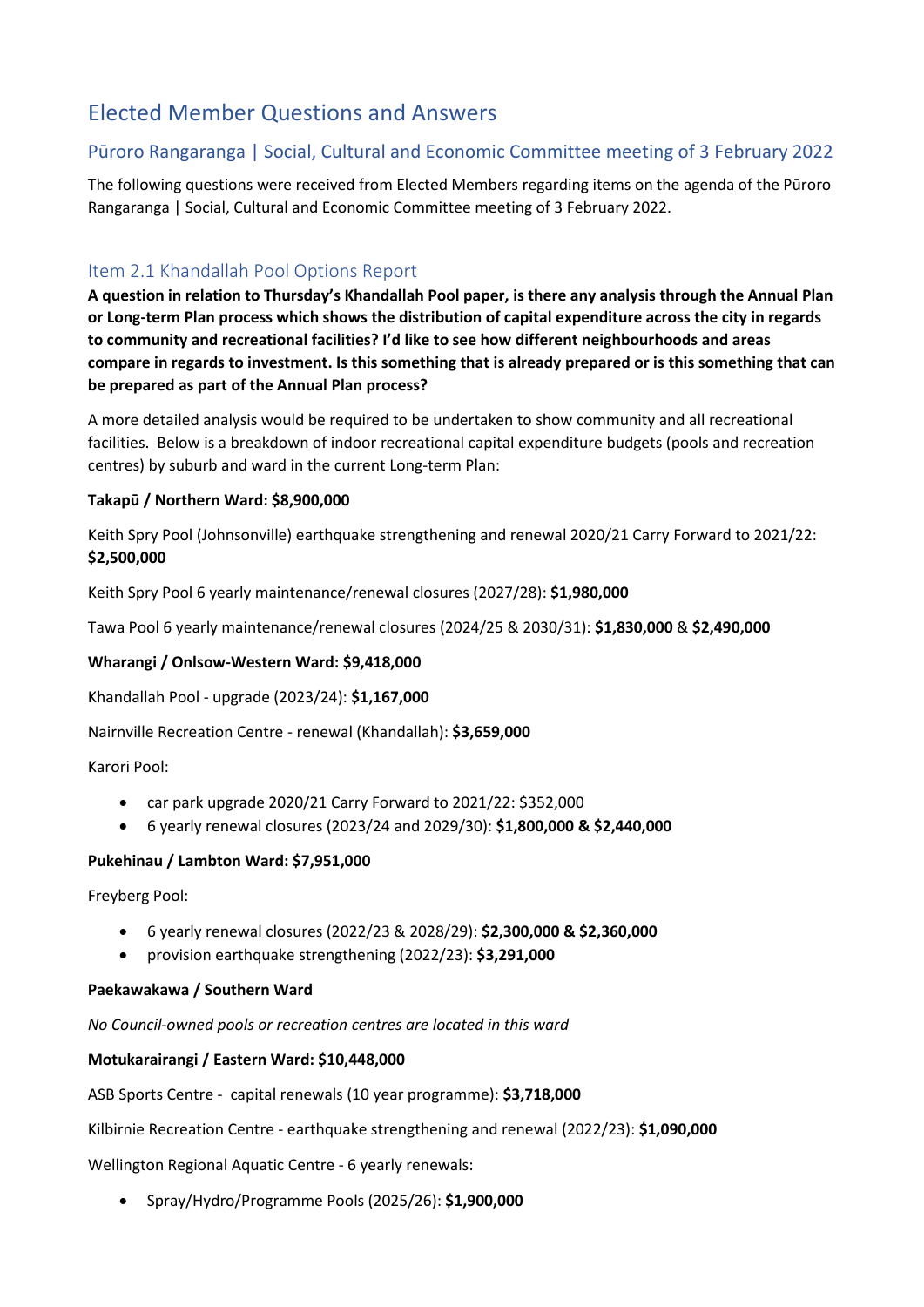• Main Pool (2021/22 and 2026/27): **\$1,800,000** + **\$1,940,000**

#### **How much does the gas for wellington pools contribute to our overall carbon emissions profile?**

Natural gas use in our pools contributes 2,907tC02-e which is about half of our emissions from electricity and natural gas use across our facilities.

## **How much would heating the Khandallah Pool contribute to our emissions profile per annum? over 10 years.**

Under the climate change considerations section of the paper, there is the following commentary:

"162. In June 2019, Council adopted 'Te Atakura – First to Zero' to make Wellington City a zero-carbon capital by 2050.

163. Option 2 includes heating portions of the pool. In line with Te Atakura any heating would need to be via electric based technology.

I have therefore assumed that the heating discussed in Option 2 is electric hot water heat pump technology (this can be confirmed by Pools, Sport, Recreation staff)

Based on electricity consumption of hot water heat pump technology and the energy consumption of Thorndon Pool (our only outdoor heated swimming pool), the annual carbon emissions would be under 100 tC02-e per year. (note that if natural gas heating was installed this would be much higher)."

## **To make it easy to understand, what is a way we could give an example so that we understand what it takes? ie how many car trips would this equate to?**

100 tC02-e per year is about 338 return trips to Auckland per year (source Toitū).

#### **What is the cities plan to reduce our use of gas use?**

We have done some initial feasibility work and have several projects underway that remove significant amounts of natural gas from our facilities. Our plan in the long term is to reduce our natural gas consumption as much as we can, subject to the technology available. This will be investigated further and included in the Council's Emissions Reduction Plan.

In terms of the city's emissions from natural gas, the Climate Change Commission have recommended no new natural gas connections from 2025. Officers are also investigating incentives to encourage the building sector to deliver lower-carbon buildings than required by the Building Act, and internal policy settings for our own facilities.

#### **How will investment in heating Khandallah Pool impact this?**

Heating Khandallah Pool will increase the Council emissions, regardless of the heating technology.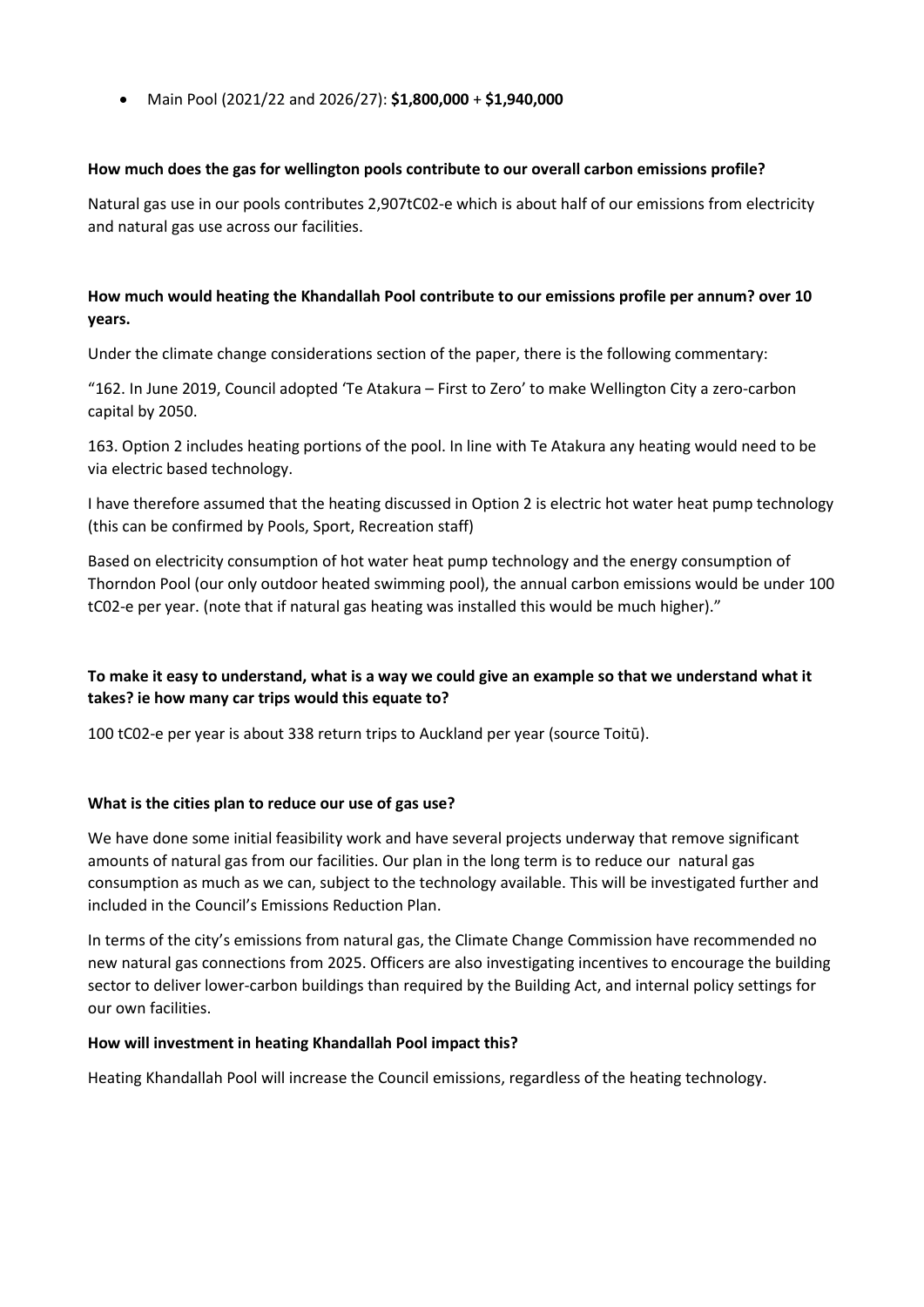# Item 2.3 Future of the former Workingmen's Bowling Club Site, Wellington Town Belt

**I want to see the expression of interest type approach alongside a more active position from Council officers actually seeking to find a workable community-oriented outcome for this site.** 

**I don't want a passive approach which I think is a risk in para 10 of the paper.**

**Can I please have some officer advice about the following approach/amendments:** 

- **Agree that Council officers run an expression of interest process from groups wishing to use the site including groups who may need assistance from Council or related parties like Newtown Community and Cultural Centre in upgrading the building or managing the use of it.**
- **Agree that officers report to the Annual Plan committee about the outcome of this process.**
- **Agree that Council officers will not limit the discussions with relevant community groups to a formal lease or new building arrangement.**

As outlined in the Committee Paper, Officers do not support calling for expressions of interest on the existing building due to its condition and the significant investment required to bring it to a standard suitable for ongoing community use. Officer's advice is that the building has reached the end of its economic life. As noted, the investment required to repair the existing building is likely to be similar to a new build of an equivalent sized building.

## **Can I please have some information about how a demolition and a new build would be consistent with the Townbelt legislation?**

Demolition of the existing buildings is consistent with Section 4.2.1.9 of the Wellington Town Belt Management Plan which states that buildings that are unsafe or irreparable shall be removed as soon as practicable.

A new build could be permitted under section 4.2.1.1 which states that development will only be sited on the Wellington Town Belt if it is necessary for public recreation purposes. Section 9.1 then states that managed activities may include development of new or extensions to existing formal sporting or club facilities within the footprint of sport and recreation parks or within current leased areas. As outlined in the Committee Paper, proposals for a new build would need to demonstrate that the building is necessary for public recreation purposes.

## **Can I also please have some information on past exceptions made as part of the Town belt act for other operators such as mojo at Wgtn Zoo?**

Under Part 19 of the Wellington Town Belt Act the Wellington Zoo site is identified as a Special Area to allow for the operation of the Zoo. The Act states that the Council may, on any conditions that it considers appropriate, grant leases and licences and authorise business activities in respect of the Wellington Zoo. The Chest Hospital is also a Special Area under this section of the Act.